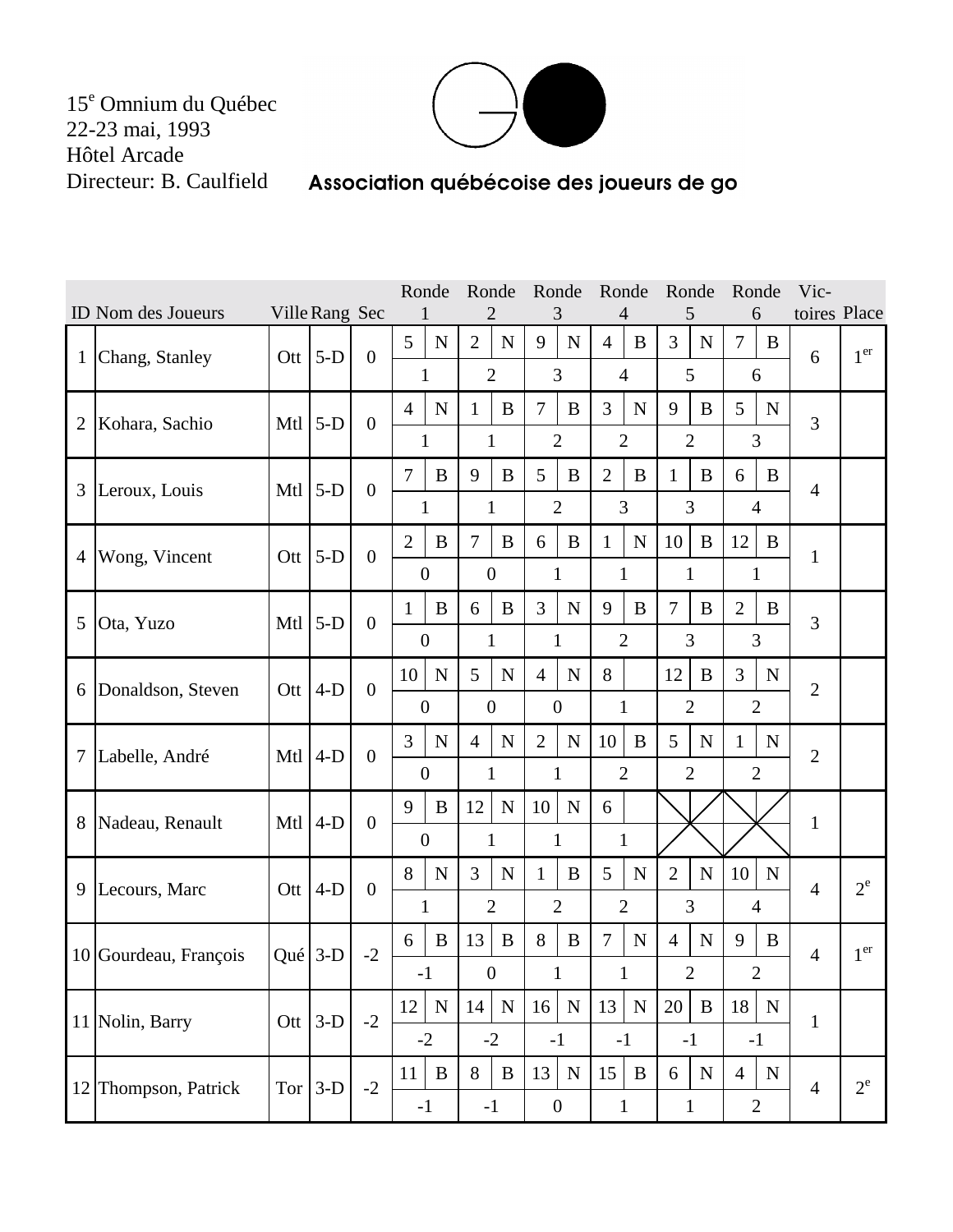|                                      |                      |              |            |      |            | Ronde          |            | Ronde        |                  | Ronde       |                  | Ronde       |                | Ronde        |                  | Ronde        | Vic-           |                  |
|--------------------------------------|----------------------|--------------|------------|------|------------|----------------|------------|--------------|------------------|-------------|------------------|-------------|----------------|--------------|------------------|--------------|----------------|------------------|
| ID Nom des Joueurs<br>Ville Rang Sec |                      |              |            |      |            |                |            | 3            |                  |             | 4                | 5           |                | 6            |                  | toires Place |                |                  |
|                                      | $13$ Fox, Thomas     | Mtl          | $2-D$      | $-2$ | 14         | $\mathbf N$    | 10         | $\mathbf N$  | 12               | B           | 11               | B           | 19             | B            | 15               | $\mathbf N$  | $\overline{4}$ |                  |
|                                      |                      |              |            |      | $-1$       |                | $-1$       |              | $-1$             |             | $\boldsymbol{0}$ |             | $\mathbf{1}$   |              | $\overline{2}$   |              |                |                  |
|                                      | 14 Mays, Steven      | Mtl          | $2-D$      | $-2$ | 13         | $\bf{B}$       | 11         | $\bf{B}$     | 15               | $\bf{B}$    | 18               | $\mathbf N$ | 16             | $\mathbf N$  | 20               | B            |                |                  |
|                                      |                      |              |            |      | $-2$       |                | $-1$       |              | $-1$             |             | $-1$             |             | $\overline{0}$ |              | 1                |              | 3              |                  |
|                                      |                      |              |            |      | 16         | $\mathbf N$    | 17         | $\bf{B}$     | 14               | $\mathbf N$ | 12               | $\mathbf N$ | 18             | B            | 13               | B            |                |                  |
|                                      | 15 Waldron, Philip   | Whit<br>by   | $2-D$      | $-2$ |            |                |            |              |                  |             |                  |             |                |              |                  |              | 3              |                  |
|                                      |                      |              |            |      |            | $-2$           | $-1$       |              | $\boldsymbol{0}$ |             | $\boldsymbol{0}$ |             | $\mathbf{1}$   |              | 1                |              |                |                  |
|                                      | 16 Chang, Selina     | Ott          | $1-D$      | $-4$ | 15         | B              | 20         | $\mathbf{B}$ | 11               | $\bf{B}$    | 19               | ${\bf N}$   | 14             | B            | 17               | B            | 3              | $2^{\text{eme}}$ |
|                                      |                      |              |            |      |            | $-3$           | $-2$       |              |                  | $-2$        |                  | $-2$        | $-2$           |              | $-1$             |              |                |                  |
|                                      | Chang, Stella        | Ott          | $1-D$      | $-4$ | 19         | $\overline{B}$ | 15         | $\mathbf N$  | 18               | $\mathbf N$ | 20               | $\bf{B}$    | 22             | $-5$         | 16               | $\mathbf N$  |                |                  |
| 17                                   |                      |              |            |      |            | $-3$           | $-3$       |              |                  | $-3$        | $-3$             |             | $-3$           |              | $-3$             |              | $\mathbf{1}$   |                  |
|                                      |                      |              |            |      | 20         | $\mathbf N$    | 19         | $\mathbf N$  | 17               | B           | 14               | B           | 15             | $\mathbf N$  | 11               | B            |                |                  |
|                                      | 18 Fung, Gerry       | Ott          | $1-D$      | $-4$ |            |                |            |              |                  |             |                  |             |                |              |                  |              | $\overline{4}$ | 1 <sup>er</sup>  |
|                                      |                      |              |            |      |            | $-4$           | $-3$       |              |                  | $-2$        | $-1$             |             | $-1$           |              | $\boldsymbol{0}$ |              |                |                  |
|                                      | 19 Malo, Suzanne     | Mtl          | $1-D$      | $-4$ | 17         | $\mathbf N$    | 18         | B            | 20               | B           | 16               | B           | 13             | N            | 21               | $-3$         | 3              |                  |
|                                      |                      |              |            |      |            | $-4$           | $-4$       |              |                  | $-3$        |                  | $-2$        | $-2$           |              | $-1$             |              |                |                  |
|                                      | 20 St-Louis, Gilles  | Mtl          | $1-K$      | $-4$ | 18         | B              | 16         | $\mathbf N$  | 19               | $\mathbf N$ | 17               | $\mathbf N$ | 11             | $\mathbf N$  | 14               | N            |                |                  |
|                                      |                      |              |            |      |            | $-3$           | $-3$       |              |                  | $-3$        |                  | $-2$        | $-1$           |              | $-1$             |              | 3              |                  |
|                                      | 21 Prime, Timothy    | Wat<br>erloo | $3-K$      | $-6$ | 25         | $-3$           | 22         | $-1$         | 24               | $-6$        | <b>BYE</b>       |             | 26             | $-9$         | 19               | $+3$         |                |                  |
|                                      |                      |              |            |      |            | $-6$           |            | $-5$         |                  | $-5$        |                  | $-4$        | $-3$           |              | $-3$             |              | 3              |                  |
|                                      |                      |              |            |      |            |                |            |              |                  |             |                  |             |                |              |                  |              |                |                  |
|                                      | 22 Law, Timothy      | Whit<br>by   | $4-K$      | $-6$ | $-3$<br>23 |                | 21<br>$+1$ |              | 27<br>$-9$       |             | 26<br>$-9$       |             | 17<br>$+5$     |              | 25               | $-5$         | 3              |                  |
|                                      |                      |              |            |      |            | $-6$           | $-6$       |              |                  | $-5$        |                  | $-5$        | $-4$           |              | $-3$             |              |                |                  |
|                                      | $23$ Yeh, Chung-i    | Wat<br>erloo | $7-K$      | $-6$ | 22         | $+3$           | 24         | $-3$         | 26               | $-9$        | 25               | $-2$        | 27             | $-9$         | 24               | $-2$         |                |                  |
|                                      |                      |              |            |      | $-5$       |                | $-4$       |              | $-4$             |             | $-3$             |             | $-2$           |              | $-1$             |              | 5              | 1 <sup>er</sup>  |
|                                      | 24 Law, Samuel       | Whit<br>by   | $9-K$      | $-6$ | <b>BYE</b> |                | 23         | $+3$         | 21               | $+6$        | 27               | $-9$        | 25             | $\mathbf{B}$ | 23               | $+2$         |                |                  |
|                                      |                      |              |            |      | $-5$       |                | $-5$       |              | $-4$             |             | $-3$             |             | $-2$           |              | $-2$             |              | $\overline{4}$ |                  |
|                                      |                      |              |            |      |            |                |            |              |                  |             |                  |             |                |              |                  |              |                |                  |
|                                      | 25 Prévost, Charles  | Mtl          | $9-K$      | $-6$ | 21         | $+3$           | 26         | $-9$         | <b>BYE</b>       |             | 23               | $+2$        | 24             | $\mathbf N$  | 22               | $+5$         | $\overline{2}$ |                  |
|                                      |                      |              |            |      |            | $-5$           | $-5$       |              |                  | $-4$        |                  | $-4$        | $-4$           |              | $-4$             |              |                |                  |
|                                      | 26 Borgeat, Louis    |              | Qué $20-K$ | $-6$ | 27         | $-5$           | 25         | $+9$         | 23               | $+9$        | 22               | $+9$        | 21             | $+9$         | 27               | $-5$         |                | $2^e$            |
|                                      |                      |              |            |      |            | $-5$           | $-4$       |              |                  | $-3$        |                  | $-2$        | $-2$           |              | $-1$             |              | 5              |                  |
|                                      | 27 Guyard, Alexandre |              | Qué $25-K$ | $-6$ | 26         | $+5$           | <b>BYE</b> |              | 22               | $+9$        | 24               | $+9$        | 23             | $+9$         | 26               | $+5$         |                |                  |
|                                      |                      |              |            |      |            | $-6$           | $-5$       |              |                  | $-5$        |                  | $-5$        |                | $-5$         | $-5$             |              | $\mathbf{1}$   |                  |
|                                      |                      |              |            |      |            |                |            |              |                  |             |                  |             |                |              |                  |              |                |                  |

Notes de tournoi: